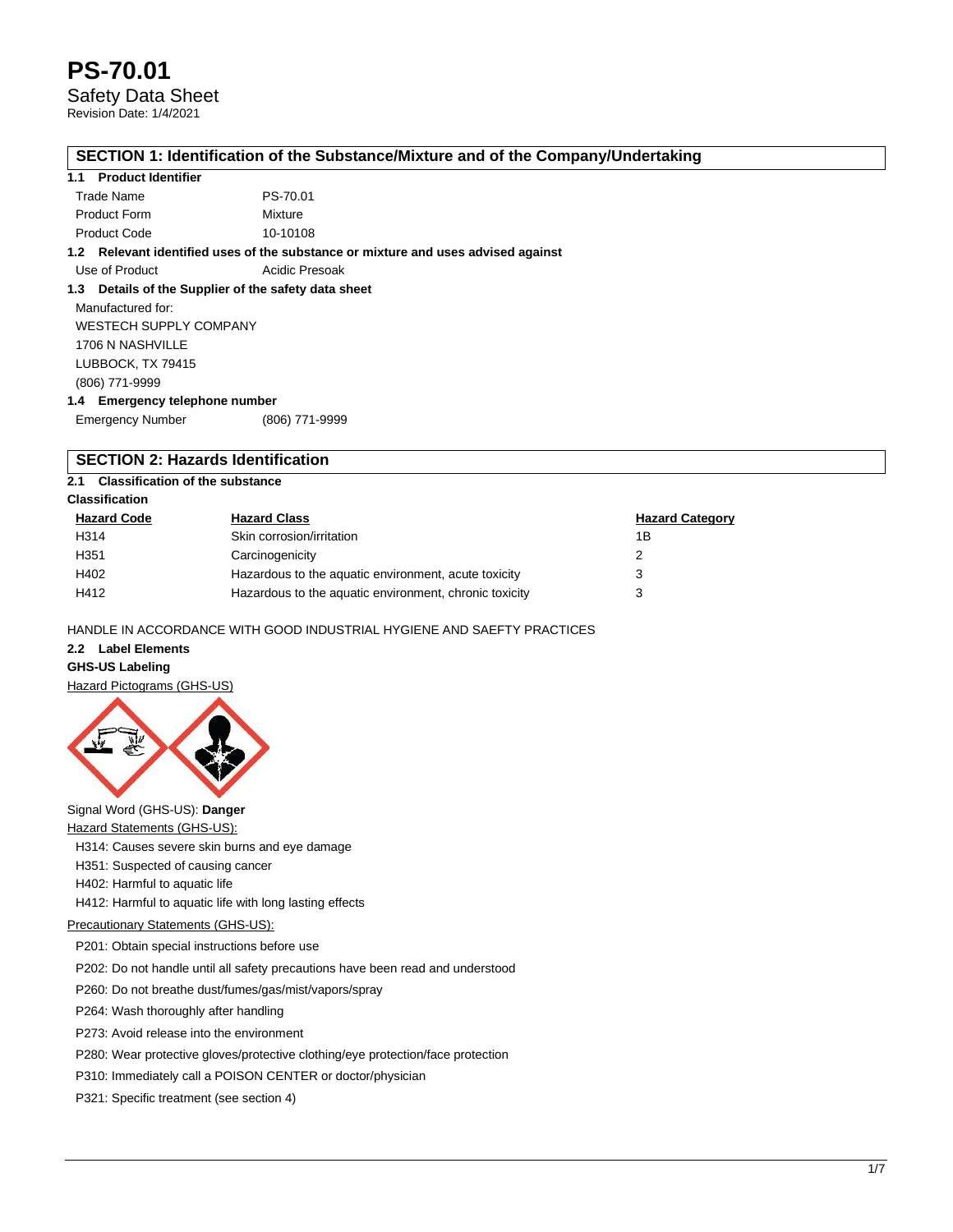# Safety Data Sheet

P363: Wash contaminated clothing before reuse

P301+P330+P331: IF SWALLOWED: Rinse mouth. Do NOT induce vomiting

P303+P361+P353: IF ON SKIN (or hair): Remove/Take off immediately all contaminated clothing. Rinse skin with water/shower

P304+P340: IF INHALED: Remove victim to fresh air and keep at rest in a position comfortable for breathing

P305+P351+P338: IF IN EYES: Rinse cautiously with water for several minutes. Remove contact lenses if present and easy to do – continue rinsing

P308+P313: IF exposed or concerned: Get medical advice/attention

P405: Store locked up

P501: Dispose of contents/container in accordance with local, state and federal authorities.

### **2.3 Other Hazards**

No additional information available

### **2.4 Unknown acute toxicity (GHS-US)**

### No Data Available

# **SECTION 3: Composition/Information on Ingredients**

# **3.1 Substance**

Not applicable

# **3.2 Mixture**

| <b>Ingredient Name</b>             | CAS#        | <b>Composition</b> |
|------------------------------------|-------------|--------------------|
| Water                              | 7732-18-5   | >75%               |
| Sodium dodecylbenzenesulfonic acid | 85536-14-7  | $1 - 5%$           |
| Sulfuric Acid                      | 7664-93-9   | $1 - 5%$           |
| 2-butoxyethanol                    | 111-76-2    | $1-5%$             |
| Nonylphenol, ethoxylated           | 127087-87-0 | $1 - 5%$           |
| Phosphoric acid                    | 7664-38-2   | $1 - 5%$           |
| Sodium xylene sulphonate           | 1300-72-7   | $1 - 5%$           |
| Alkyl polyglycoside C8-10          | 68515-73-1  | $1 - 5%$           |
| <b>Proprietary Surfactant</b>      | Proprietary | $1 - 5%$           |

# **SECTION 4: First Aid Measures**

### **4.1 Description of first aid measures**

| First-Aid measures general                                      | Never give anything by mouth to an unconscious person. If you feel unwell, seek medical<br>advice (show the label where possible).                                                                                                                                                        |  |  |  |  |
|-----------------------------------------------------------------|-------------------------------------------------------------------------------------------------------------------------------------------------------------------------------------------------------------------------------------------------------------------------------------------|--|--|--|--|
| First-Aid after inhalation                                      | IF INHALED. Remove victim to fresh air and keep at rest in a position comfortable for breathing.<br>Use artificial respiration and oxygen if needed. If irritation persists, seek medical attention.                                                                                      |  |  |  |  |
| First-Aid after skin contact                                    | IF ON SKIN. IF ON SKIN (or hair). Remove/Take off immediately all contaminated clothing.<br>Rinse skin with water/shower. Immediately call a POISON CENTER or doctor/physician.<br>Immediately rinse with plenty of water (for at least 15 minutes).                                      |  |  |  |  |
| First-Aid after eye contact                                     | IF IN EYES. Rinse cautiously with water for several minutes. Remove contact lenses if present<br>and easy to do – continue rinsing. Rinse immediately and thoroughly, pulling the eyelids well<br>away from the eye (15 minutes minimum). If irritation persists, seek medical attention. |  |  |  |  |
| First-Aid after ingestion                                       | IF SWALLOWED. Rinse mouth. Do NOT induce vomiting. Dilute stomach contents by drinking<br>water. If vomiting occurs spontaneously, keep head below hips to prevent breathing vomit into<br>lungs. Call physician immediately.                                                             |  |  |  |  |
| 4.2 Most important symptoms and effects, both acute and delayed |                                                                                                                                                                                                                                                                                           |  |  |  |  |
| Symptoms/injuries                                               | Causes severe skin burns and eye damage. Suspected of causing cancer.                                                                                                                                                                                                                     |  |  |  |  |
| Symptoms/injuries after inhalation                              | May cause headache, nausea and irritation of respiratory tract.                                                                                                                                                                                                                           |  |  |  |  |
| Symptoms/injuries after skin contact                            | Causes severe skin burns and eye damage.                                                                                                                                                                                                                                                  |  |  |  |  |
| Symptoms/injuries after eye contact                             | Causes severe skin burns and eye damage.                                                                                                                                                                                                                                                  |  |  |  |  |
| Symptoms/injuries after ingestion                               | May cause gastrointestinal irritation, nausea, vomiting, and diarrhea if swallowed.                                                                                                                                                                                                       |  |  |  |  |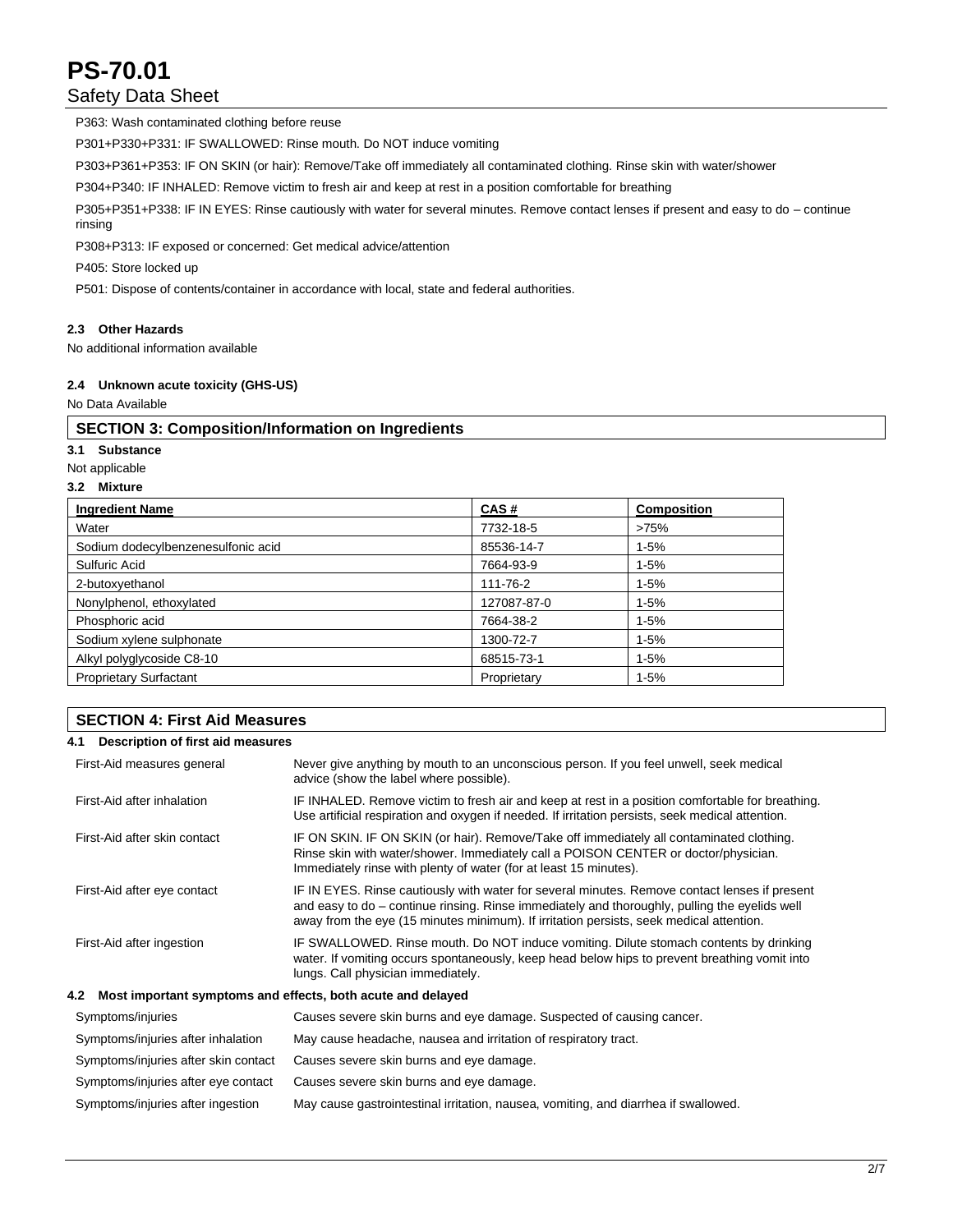Safety Data Sheet

Chronic symptoms No data available.

### **4.3 Indication of immediate medical attention and special treatment needed**

No additional information available

|                         | <b>SECTION 5: Firefighting Measures</b>                   |                                                                                                                                                                       |  |  |  |  |  |  |  |  |
|-------------------------|-----------------------------------------------------------|-----------------------------------------------------------------------------------------------------------------------------------------------------------------------|--|--|--|--|--|--|--|--|
| 5.1                     | <b>Extinguishing media</b>                                |                                                                                                                                                                       |  |  |  |  |  |  |  |  |
|                         | Suitable Extinguishing Media                              | Alcohol resistant foam. Carbon dioxide. Dry powder. Water spray.                                                                                                      |  |  |  |  |  |  |  |  |
|                         | 5.2 Special hazards arising from the substance or mixture |                                                                                                                                                                       |  |  |  |  |  |  |  |  |
|                         | Fire Hazard                                               | The product is not flammable.                                                                                                                                         |  |  |  |  |  |  |  |  |
| <b>Explosion Hazard</b> |                                                           | The product is not explosive.                                                                                                                                         |  |  |  |  |  |  |  |  |
| Reactivity              |                                                           | Concentrated solution contact with metals will produce hydrogen gas.                                                                                                  |  |  |  |  |  |  |  |  |
|                         | 5.3 Special hazards arising from the substance or mixture |                                                                                                                                                                       |  |  |  |  |  |  |  |  |
|                         | Firefighting instructions                                 | Do not dispose of fire-fighting water in the environment. Exercise caution when fighting any<br>chemical fire. Use water spray or fog for cooling exposed containers. |  |  |  |  |  |  |  |  |
|                         | Protection during firefighting                            | Do not enter fire area without proper protective equipment, including respiratory protection.                                                                         |  |  |  |  |  |  |  |  |

# **SECTION 6: Accidental Release Measures**

### **6.1 Personal precautions, protective equipment and emergency procedures**

| 6.1 Personal precautions, protective equipment and emergency procedures |                                                          |                                                                                                                                                   |  |  |  |  |  |  |
|-------------------------------------------------------------------------|----------------------------------------------------------|---------------------------------------------------------------------------------------------------------------------------------------------------|--|--|--|--|--|--|
| General measures                                                        |                                                          | Ventilate area. Avoid breathing vapors, mist or gas. Spill should be handled by trained clean-up<br>crews. For personal protection see Section 8. |  |  |  |  |  |  |
|                                                                         | 6.1.1 For non-emergency personnel                        |                                                                                                                                                   |  |  |  |  |  |  |
|                                                                         | Protective equipment                                     | Wear Protective equipment as described in Section 8.                                                                                              |  |  |  |  |  |  |
|                                                                         | Emergency procedures                                     | Contain the spill. Do not let product enter drains. Remove unnecessary personnel.                                                                 |  |  |  |  |  |  |
|                                                                         | 6.1.2 For emergency responders                           |                                                                                                                                                   |  |  |  |  |  |  |
|                                                                         | Protective equipment                                     | Wear Protective equipment as described in Section 8.                                                                                              |  |  |  |  |  |  |
|                                                                         | 6.2 Environmental precautions                            |                                                                                                                                                   |  |  |  |  |  |  |
|                                                                         |                                                          | Prevent entry to sewers and public waters. Notify authorities if liquid enters sewers or publics waters.                                          |  |  |  |  |  |  |
|                                                                         | 6.3 Methods and material for containment and cleaning up |                                                                                                                                                   |  |  |  |  |  |  |
| For containment                                                         |                                                          | Prevent entry to sewers and public waters. Contain any spills with dikes or absorbents to<br>prevent migration and entry into sewers or streams.  |  |  |  |  |  |  |
|                                                                         | Methods for cleaning up                                  | Soak up spills with inert solids, such as clay or diatomaceous earth as soon as possible. Place                                                   |  |  |  |  |  |  |

in a suitable container for disposal in accordance with the waste regulations (see Section 13).

# **6.4 reference to other sections**

No additional information available.

# **SECTION 7: Handling and Storage**

# **7.1 Precautions for safe handling**

| Precautions for safe handling                                       | Do not handle until all safety precautions have been read and understood. Wear proper safety<br>equipment including chemically resistant gloves and safety glasses or goggles. Use with<br>adequate ventilation. Wash thoroughly after handling. Do not get in eyes or on skin. Do not<br>breathe mist or vapor. Do not swallow. Store between 50 F & 100 F. Keep separate from<br>incompatible materials. |
|---------------------------------------------------------------------|------------------------------------------------------------------------------------------------------------------------------------------------------------------------------------------------------------------------------------------------------------------------------------------------------------------------------------------------------------------------------------------------------------|
| Conditions for safe storage, including and incompatibilities<br>7.2 |                                                                                                                                                                                                                                                                                                                                                                                                            |
| Storage conditions                                                  | Store locked up. Store in approved containers only. Keep container in a cool, well ventilated<br>place away from heat sources and incompatible materials (See Section 10.5). Keep container<br>tightly closed.                                                                                                                                                                                             |

# **7.3 Specific end uses**

No additional information

# **SECTION 8: Exposure Controls/Personal Protection**

### **8.1 control parameters**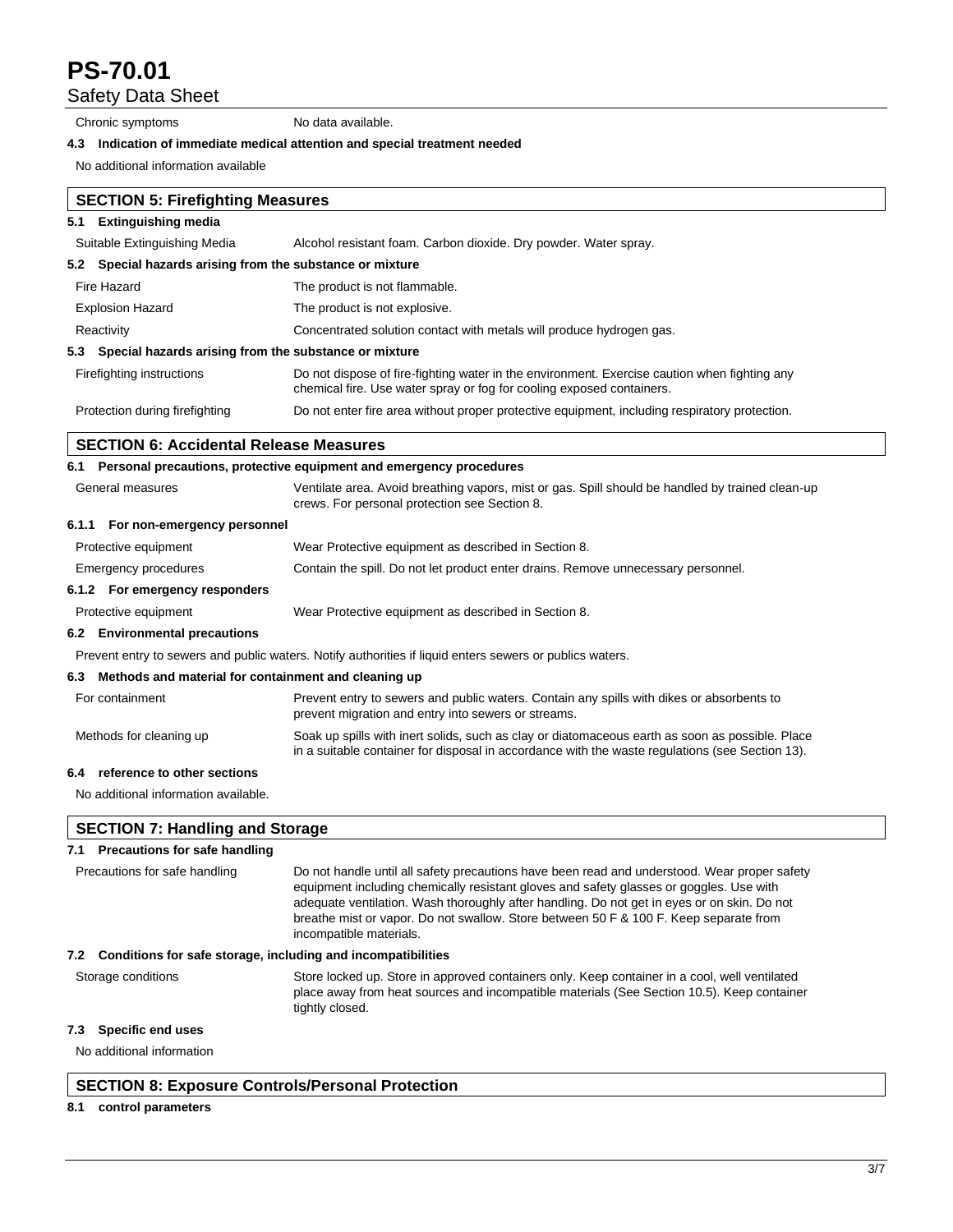# **PS-70.01**  Safety Data Sheet

No OSHA and ACGIH PEL's or TLV's for the listed ingredients of this product unless listed stated below:

| Sulfuric acid, CAS # 7664-93-9 |                 |                    |                      |  |  |  |  |  |
|--------------------------------|-----------------|--------------------|----------------------|--|--|--|--|--|
| OSHA PEL (TWA)                 | OSHA PEL (STEL) | OSHA PEL (Ceiling) | ACGIH-TLV            |  |  |  |  |  |
| mg/m3                          | Not Established | Not Established    | $0.2$ mg/m $3$ (TWA) |  |  |  |  |  |

| 2-Butoxyethanol, CAS # 111-76-2 |                 |                    |              |  |  |  |
|---------------------------------|-----------------|--------------------|--------------|--|--|--|
| OSHA PEL (TWA)                  | OSHA PEL (STEL) | OSHA PEL (Ceiling) | ACGIH-TLV    |  |  |  |
| 50 ppm                          | Not Established | Not Established    | 20 ppm (TWA) |  |  |  |

| Phosphoric acid, CAS # 7664-38-2 |                 |                    |                             |  |  |  |  |
|----------------------------------|-----------------|--------------------|-----------------------------|--|--|--|--|
| OSHA PEL (TWA)                   | OSHA PEL (STEL) | OSHA PEL (Ceiling) | ACGIH-TLV                   |  |  |  |  |
| mg/m3                            | Not Established | Not Established    | 1 mg/m3 (TWA),3 mg/m3(STEL) |  |  |  |  |

### **8.2 Exposure Controls**

| Personal protective equipment | Protective safety glasses or goggles. Chemically resistant gloves. Protective clothing. Possibly<br>a face shield and or respiratory protection of the dependent type.              |
|-------------------------------|-------------------------------------------------------------------------------------------------------------------------------------------------------------------------------------|
| Hand protection               | Chemical resistant gloves.                                                                                                                                                          |
| Eye protection                | Use chemical resistant safety glasses or goggles. A face shield should be worn when the<br>possibility exists for eye or face contact due to spraying liquid or airborne particles. |
| Skin and body protection      | Wear long sleeves. Wear suitable protective clothing. Possibly a face shield.                                                                                                       |
| Respiratory protection        | Where excessive vapor, mist, or dust may result, use approved respiratory protection<br>equipment.                                                                                  |

# **SECTION 9: Physical and Chemical Properties**

|   | <b>PLOTION 3. I Hysical and Onemical Floperites</b> |  |   |  |  |  |  |
|---|-----------------------------------------------------|--|---|--|--|--|--|
| . |                                                     |  | . |  |  |  |  |

| 9.1<br>Information on basic physical and chemical properties |                    |
|--------------------------------------------------------------|--------------------|
| Appearance                                                   | <b>Water White</b> |
| Color                                                        | White              |
| Odor                                                         | Ozone              |
| Odor threshold                                               | No data available  |
| pH                                                           | 1.5                |
| Relative Evaporation rate (butyl                             | No data Available  |
| Melting point                                                | No data Available  |
| Freezing point                                               | No data Available  |
| Boiling point                                                | No data Available  |
| Flash point                                                  | No Data Available  |
| Self ignition point                                          | No data Available  |
| Decomposition temperature                                    | No data Available  |
| Flammability (solid, gas)                                    | No data Available  |
| Vapor pressure                                               | No data Available  |
| Relative vapor density at 20° C                              | No data Available  |
| <b>Relative Density</b>                                      | 1.064 $g/ml$       |
| Solubility                                                   | Water soluble      |
| Log Pow                                                      | No data Available  |
| Log Kow                                                      | No data Available  |
| Viscosity: Kinematic                                         | No data Available  |
| Viscosity: dynamic                                           | No data Available  |
| <b>Explosive properties</b>                                  | No data Available  |
| Oxidizing properties                                         | No data Available  |
| <b>Explosive Limits</b>                                      | No data Available  |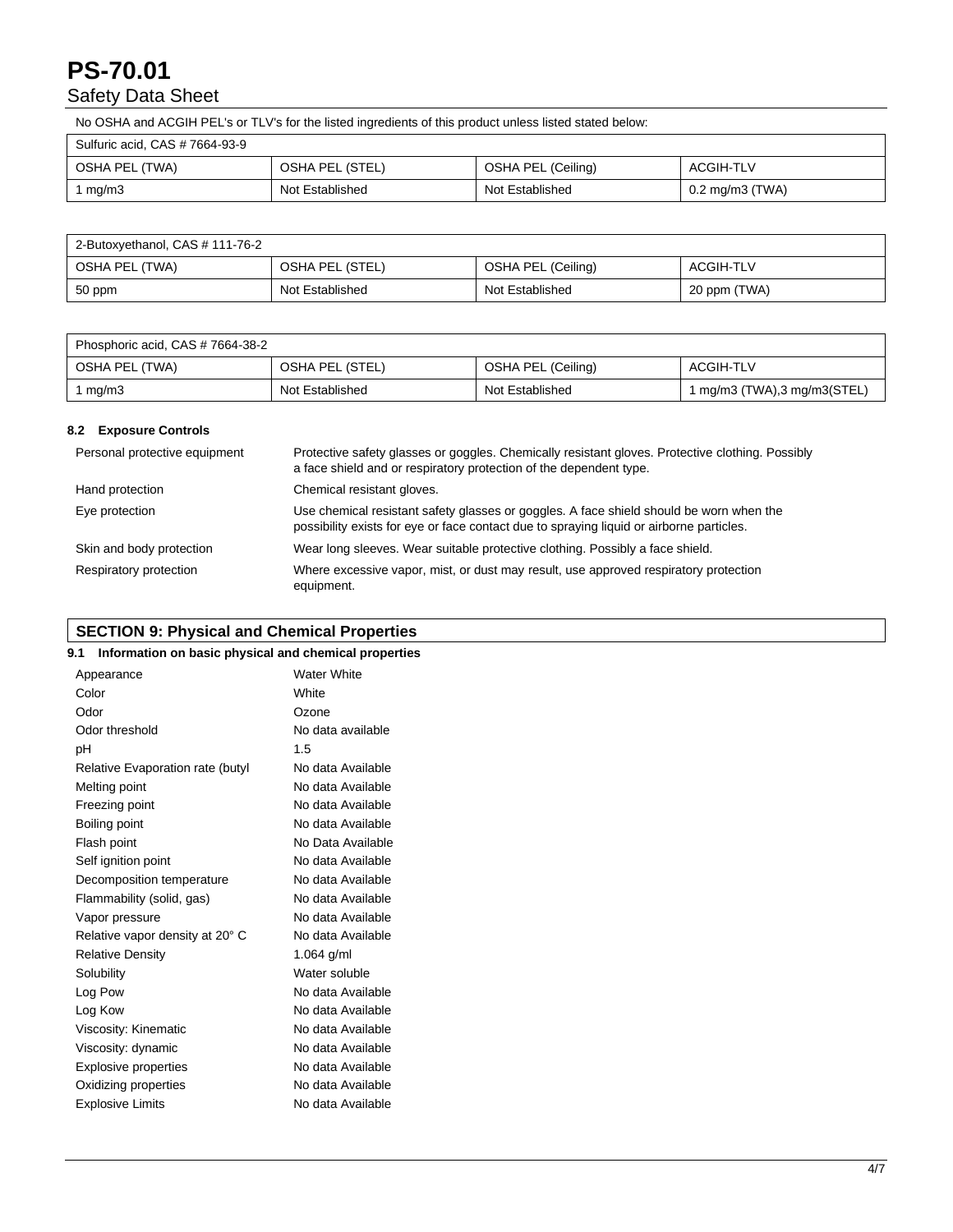Safety Data Sheet

# **9.2 Exposure Controls**

No additional information available

# **SECTION 10: Stability and reactivity**

# **10.1 Reactivity**

Contact with reactive metals (e.g. aluminum) may result in the generation of hydrogen gas.

# **10.2 Chemical Stability**

Stable under recommended handling and storage conditions (see section 7).

### **10.3 Possibility of hazardous reactions**

Corrosive in contact with metals. Contact with metallic substances may release flammable hydrogen gas. Contact with strong Bases will cause excessive heat and splattering.

#### **10.4 Conditions to avoid**

None known

#### **10.5 Incompatible Materials**

Avoid contact with: bases, water, amines, metals, ammonia, lithium, reducers, halogens, oxidizers, alkalines, chlorides, strong acids, strong bases, acid chlorides, inorganic acids, inorganic bases, organic materials, reactive chemicals, and sodium tetrahydroborate

### **10.6 Hazardous decomposition products**

Thermal decomposition can result in: toxic fumes, hydrocarbons, carbon oxides, sulfur oxides, nitrogen oxides, irritating fumes, hydrogen cyanide, hydrogen sulfide, and organic compounds

### **SECTION 11: Toxicological information**

### **11.1 Information on toxicological effects**

| Oral LD50: $>$ 2000 mg/kg (rat) Calculated             |                                                                                                                  |  |  |  |
|--------------------------------------------------------|------------------------------------------------------------------------------------------------------------------|--|--|--|
| Dermal LD50: > 2000 mg/kg (rabbit) Calculated          |                                                                                                                  |  |  |  |
| Inhalation LD50: > 5 mg/l (Dust/mist (Rat)) Calculated |                                                                                                                  |  |  |  |
| Skin Corrosion/irritation                              | Causes severe skin burns and eye damage                                                                          |  |  |  |
| Serious eye damage/irritation                          | Causes severe skin burns and eye damage                                                                          |  |  |  |
| Respiratory or skin sensitization                      | Not Classified                                                                                                   |  |  |  |
| Germ cell mutagenicity                                 | Not Classified                                                                                                   |  |  |  |
| Carcinogenicity                                        | Suspected of causing cancer. Sulfuric Acid, CAS# 7664-93-9, IRAC Group 1, Carcinogenic to<br>humans, 1-5% by wt. |  |  |  |
| Reproductive toxicity                                  | Not Classified                                                                                                   |  |  |  |
| Specific organ toxicity single exposure                | Not Classified                                                                                                   |  |  |  |
| Specific organ toxicity repeated exposure              | Not Classified                                                                                                   |  |  |  |
| Aspiration hazard                                      | Not Classified                                                                                                   |  |  |  |
| Symptoms/injuries after inhalation                     | See Section 4                                                                                                    |  |  |  |
| Symptoms/injuries after skin contact                   | See Section 4                                                                                                    |  |  |  |
| Symptoms/injuries after eye contact                    | See Section 4                                                                                                    |  |  |  |
| Symptoms/injuries after ingestion                      | See Section 4                                                                                                    |  |  |  |
| Chronic symptoms                                       | Not Classified                                                                                                   |  |  |  |

# **SECTION 12: Ecological information**

|         | 12.1 Toxicity                      |
|---------|------------------------------------|
| No Data |                                    |
|         | 12.2 Persistence and degradability |
| No Data |                                    |
|         | 12.3 Bioaccumlative potential      |
| No Data |                                    |
|         | 12.4 Mobility in soil              |
| No Data |                                    |
|         |                                    |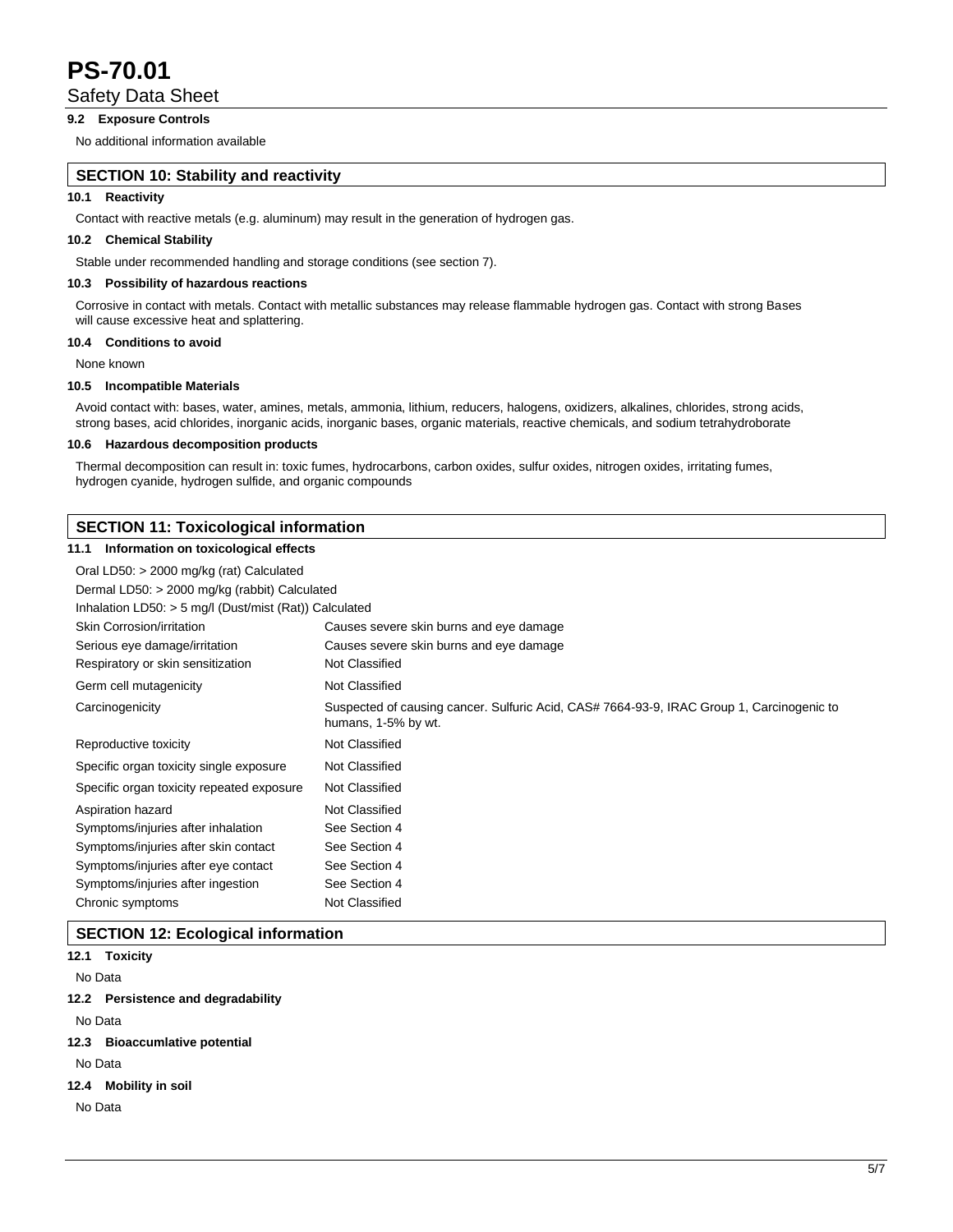Safety Data Sheet

## **12.5 Other adverse effect**

No Data

# **SECTION 13: Disposal Considerations 13.1 Waste Treatment methods** Waste treatment methods Do not discharge to public wastewater systems without permit of pollution control authorities. No discharge to surface waters is allowed without NPDES permit. Waste disposal recommendations Dispose in a safe manner in accordance with local/national regulations. Do not allow the product to be released to the environment. **SECTION 14: Transportation information**

### **14.1 UN number, proper shipping name, class and packaging groups.**

Domestic Ground Non-Bulk Shipments

UN1760, CORROSIVE LIQUIDS, N.O.S. (SULFURIC ACID/PHOSPHORIC ACID) 8, II

### **14.2 Additional information**

Not available

## **SECTION 15: Regulatory Information**

### **15.1 Federal regulations**

**TSCA Inventory:** The components of this product are listed.

**SARA 311/312 Hazard category (40 CFR 370.2):** Acute and chronic health hazard.

**SARA 313 Toxic Release Reporting (40CFR Part 372):** 2-butoxyethanol, CAS# 111-76-2, 1-5% by wt./ Sulfuric Acid, CAS# 7664-93- 9, 1-5% by wt./ Nonylphenol, ethoxylated, CAS# 127087-87-0, 1-5% by wt.

**SARA 302 EHS Emergency Planning (40CFR Part 355):** Sulfuric Acid, CAS# 7664-93-9, RQ 1,000 lbs.

**SARA 304 EHS Emergency Planning (40CFR Part 355):** Sulfuric Acid, CAS# 7664-93-9, RQ 1,000 lbs.

**CERCLA Section 102-103 HS Released Reporting (40 CFR part 302-102a):** Phosphoric acid, CAS# 7664-38-2, RQ 5,000 lbs./ 2 butoxyethanol, CAS# 111-76-2, RQ no listed value, see 50 Federal Register 13456 for RQ lbs./ Sulfuric Acid, CAS# 7664-93-9, RQ 1,000 lbs.

### **15.2.1 International regulations**

No Data

### **15.2.2 National regulations**

No Data

## **15.3 State Regulations**

### **California Prop. 65**

Approximate quantities by weight

- Strong inorganic acid mists containing sulfuric acid/ cancer / CAS# 7664-93-9/ 1-5% by wt.
- Ethylene glycol (ingested)/ developmental/ CAS# 107-21-1/ Trace
- Cumene/ cancer / CAS# 98-82-8/ Trace
- Benzene/ cancer/ CAS# 71-43-2/ Trace
- Benzene/ developmental, male reproductive / CAS# 71-43-2/ Trace
- Toluene/ developmental/ CAS# 108-88-3/ Trace
- Ethylbenzene/ cancer / CAS# 100-41-4/ Trace
- Sulfur dioxide/ developmental/ CAS# 7446-09-5/ Trace
- Ethylene oxide/ cancer/ CAS# 75-21-8/ Trace
- Ethylene oxide / developmental, female/ CAS# 75-21-8/ Trace
- Ethylene oxide / developmental, male / CAS# 75-21-8/ Trace
- 1,4-Dioxane/ cancer/ CAS# 123-91-1/ Trace

### **New Jersey Right to Know**

Approximate quantities by weight